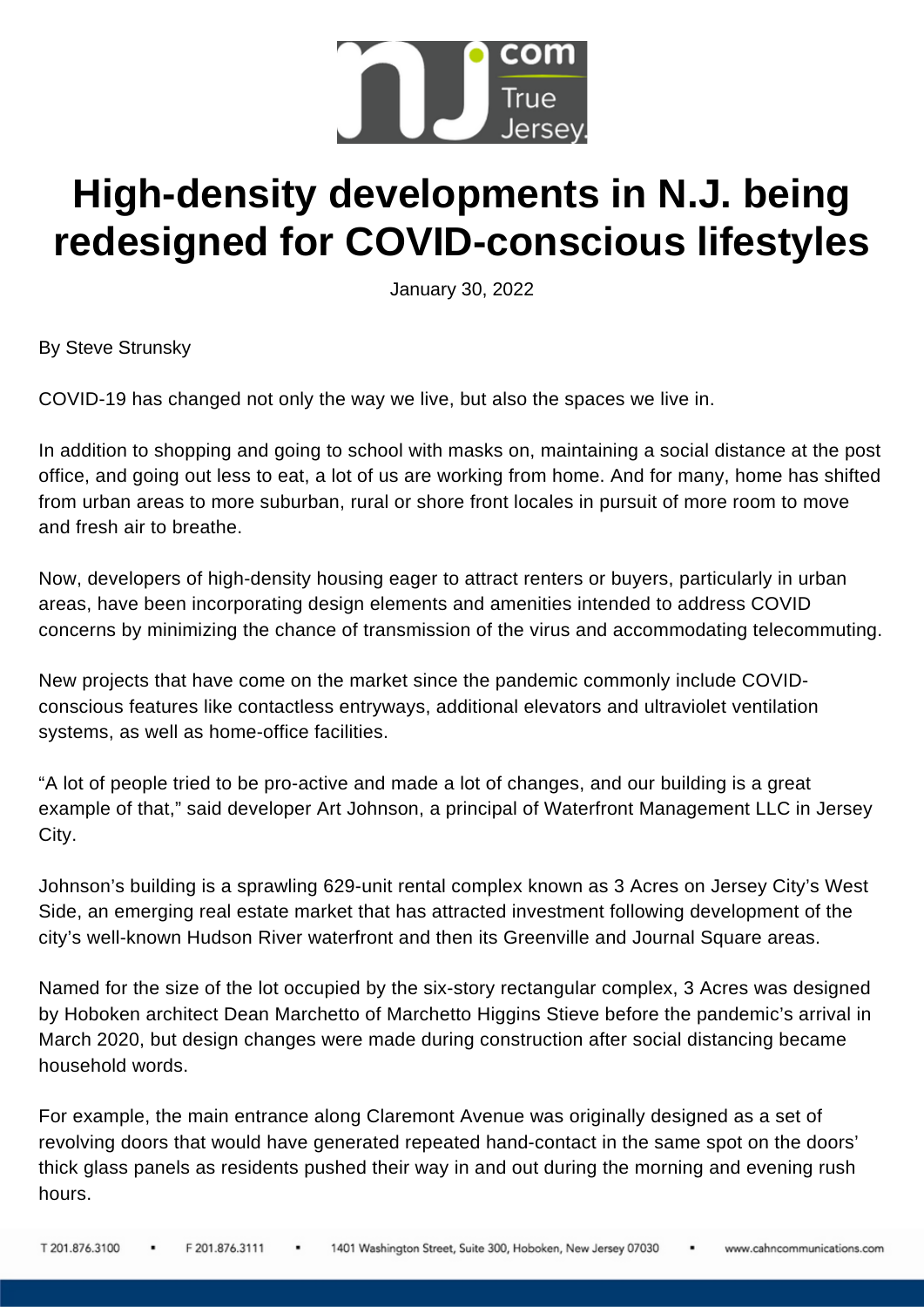So the revolving doors were replaced by a broad glass foyer equipped with inner and outer sets of automatic sliding doors timed to open, one after the other, to keep warm or cool air in or out, as residents and visitors stroll into the lobby or out onto the sidewalk without touching a thing.

There's a bank of three elevators immediately to the left and two others elsewhere for a total of five lifts in the relatively low-rise building, intended to minimize crowding going up or down. To the left and right, running the full 600-foot, two-block width of the building, is a concourse measuring 18 feet wide and 15 feet high, allowing plenty of space for residents to pass by each other at least six feet apart.

The concourse is punctuated by groups of three or four café tables set against the street-side wall, each one with a semicircular seating nook carved out of the wall, achieving a distinct look, a sense of intimacy, and a physical barrier between the people seated that side of each table.

Several standup placards reading "Masks recommended" dotted the concourse and other common areas of the building. Johnson said plans for thousands of square feet of street-level retail space were scrapped to allow for expanded common areas adjacent to the concourse. They include a 5,000-square-foot lounge with fireplaces, large-screen TVs, ping-pong and pool tables, pinball machines, a two-lane miniature bowling ally and a vintage jukebox, providing diversion for a night-in when an event is cancelled or a crowded bar doesn't feel right.

A fascinating form of on-premises entertainment is 3 Acres' [Steinway](https://gizmodo.com/steinways-self-playing-pianos-can-now-sync-with-live-pe-1847944812) Spirio digital grand piano, which can play back anything played on it or simultaneously duplicate a live performance by a pianist playing another Steinway Spirio anywhere in the world.

Three interior courtyards with day cabanas, shuffleboard and bocci courts, as well as a near-Olympic size pool and a 4,000-square foot gym, let tenants spread out while they work out.

"We made everything bigger and more spacious so people had enough area to be together but be apart," Johnson said.

There's a washer and drier in every unit, including micro-studios of just 289 square feet, meaning tenants can avoid congregating in a laundry room. Even the micro units promote telecommuting, with custom furnishings including a dining table that doubles as a work station. Rents range from \$1,500 for studios to \$3,500 for an 1,100-square-foot 2-bedroom apartment.

In Middlesex County, at 99 Bridge, a 150-unit rental complex in Old Bridge, a business suite allowing tenants to work remotely was just what new tenants Aqueel and Ritika Ahmed needed after they moved into the building from northern California on Oct. 1.

The couple had kept their financial-tech jobs in the San Francisco Bay Area but relocated to be near family in New Jersey for the birth of their child. The problem was that their home-office furniture and all their other possessions didn't arrive for another six weeks thanks to a moving company mishap.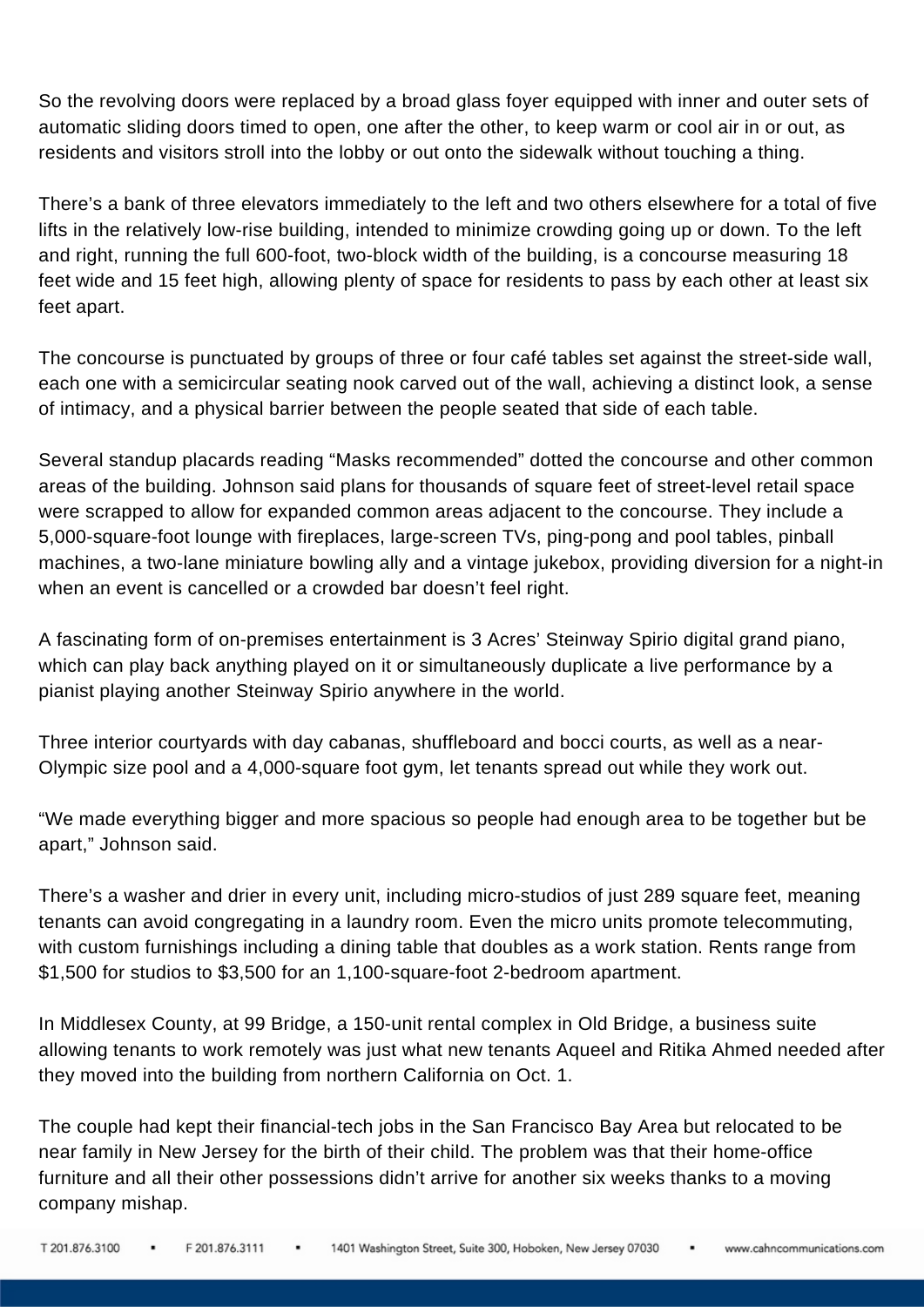"They have a co-working lounge, with three offices and a conference room, and for one and a half months I was working out of that office," Aqueel said of 99 Bridge, which was developed jointly by BNE Real Estate Group, Sterling Properties and LPZ. "This was a very good thing that came in handy because of my furniture not getting there."

The couple has continued to work for the Bay Area company, and to live in Old Bridge, where their daughter was born.

"She's a Jersey girl," her dad confirmed.

Other COVID-minded characteristics of 99 Bridge include an abundance of outdoor space, notably a two-story tenants' lounge with multiple gathering areas, a swimming pool, barbecue and outdoor dining areas, an outdoor bar with TV screening areas, fire pits and a dog run.

The Atwater in Bogota, is a 3-phase rental complex totaling 539 units that has nearly leased out its two initial stages and is now in construction on the 118 units of its final phase. The project, by PCD Development of New Providence, also includes ample outdoor space, as well as a business center with [Steelcase](https://www.steelcase.com/products/lounge-chairs/brody/) Brody pods.

And the Atwater's indoor amenities are also equipped with [ultra-violet](https://www.mdanderson.org/cancerwise/can-air-purifiers-protect-you-from-coronavirus-covid-19.h00-159385101.html) air sanitizers that can kill the virus.

In Union County, Vermella at Garwood Station in Garwood, a 296-unit rental project by Russo Development, retained the digital and in-person concierge service NFC, to give residents a choice "to attend in person or take advantage of virtual events based on their comfort level," according to a spokesman for the project. Russo also provides Teams/Facetime virtual tours for prospective tenants.

Another Jersey City project, 351 [Marin,](https://www.351marinjc.com/) a 507-unit rental building in the city's downtown neighborhood, added seating to a 4,500-square-foot plaza to expand its outdoor space during construction after the outbreak. The joint project also features "round-the-clock staff cleaning and disinfecting," according to the developers, KRE Group and Northwestern Mutual. Three-quarters of the units have been leased since opening in November, according to KRE and Northwestern.

[Citizen](https://www.citizenlinden.com/) Linden, a Union County project with 234 rental units and 4,500 square feet of retail space, provides co-working spaces on each floor, with three workstations each, to minimize crowding in any one area. Extra-wide wide hallways and elevator waiting areas were also integrated into the building design.

A pair of courtyards provide outdoor space with seating and barbecuing. "They also include bike storage and a bike share program, as the popularity of bicycling as a hobby skyrocketed during the pandemic," the developer, Accurate Builders & Developers, accurately noted.